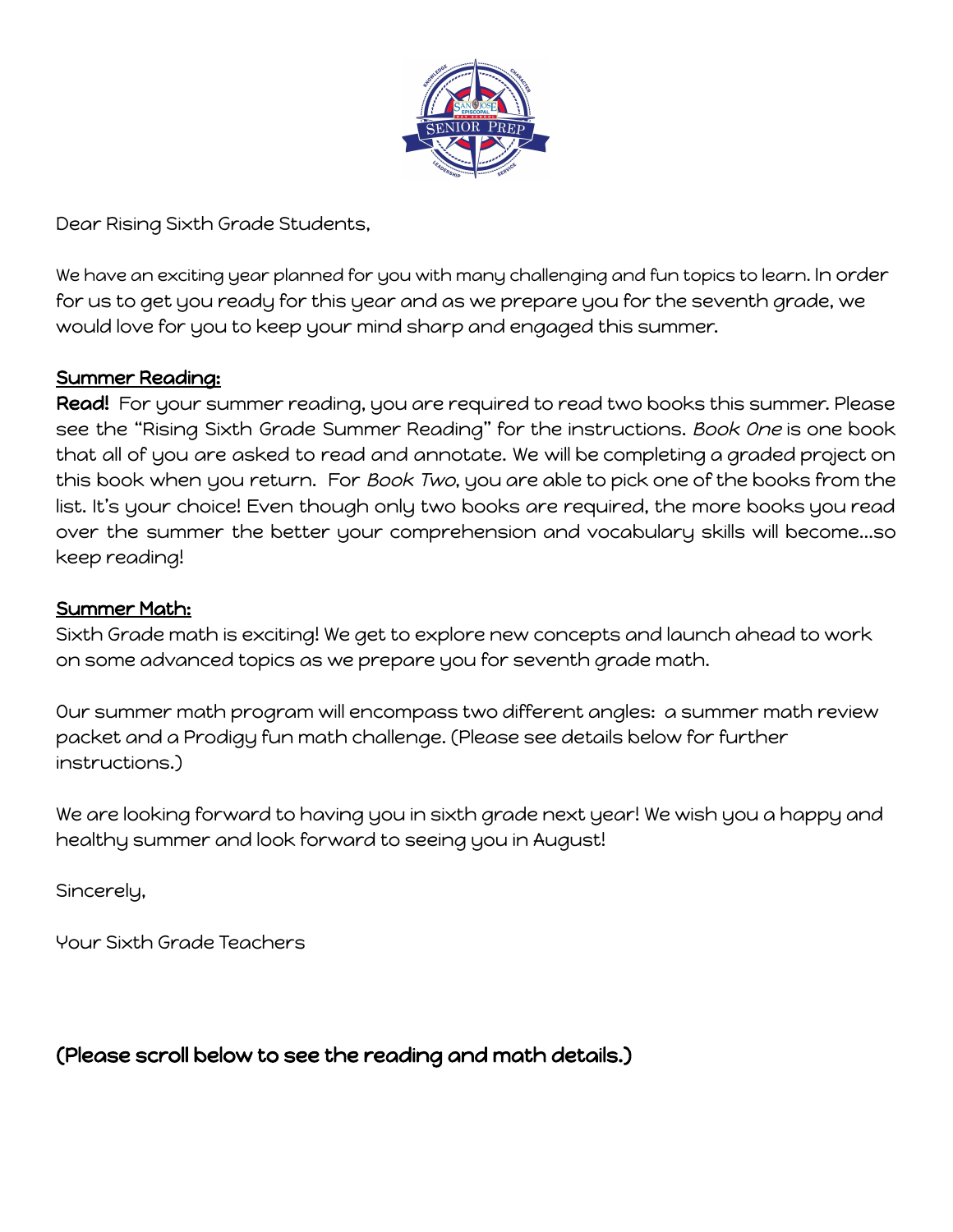### Rising Sixth Grade Summer Math

Summer Math Packet PDF: Please download and print the packet found attached to this letter. The packet is due on the first day of school. Please attach all work as we are very interested in observing how you solve the problem and would love to see your work. The packets will not be formally graded with a letter grade; rather, just assessed for completion and effort. The problems will entail reviewing the material of adding, subtracting, multiplying, and dividing decimals. We also strongly encourage you to be fluent in all basic multiplication and division facts.

Prodigy Challenge: Please log into the following website to access Prodigy Math.

- 1. Go to www.prodigygame.com/play
- 2. Log in to your Prodigy account (same account info you used in fifth grade.)
- 3. Click Update and enter the Class Code: **3FD2187**

Have fun within the world of Prodigy as you practice all types of math problems while you rack up points! There is **no set** amount of problems you need to solve; however, prizes await for you in the first week of school!

We are looking for the number of problems you attempt to solve. We are requiring that you log in and work through a minimum of 20 problems. Have fun with this!

Please email me at any time during the summer at [ninclan@sjeds.org](mailto:ninclan@sjeds.org) if you need help with accessing these websites or with any codes. Thank you!! :)

Random Math Jokes: Who's in charge of the pencil case? (The ruler! ) What's one kind of math that swimmers love? (Dive-ision! ) (Try to think of some more to share to add to our collection!)

### Rising Sixth Grade Summer Reading

Students in rising sixth grade are asked to read TWO books this summer to help instill a love for reading and to keep their reading skills sharp over the summer break.

Random Reading Jokes: :)

What's an English teacher's favorite tree? (Poetry!) Which letter of the alphabet has a lot of water? (The "C"!)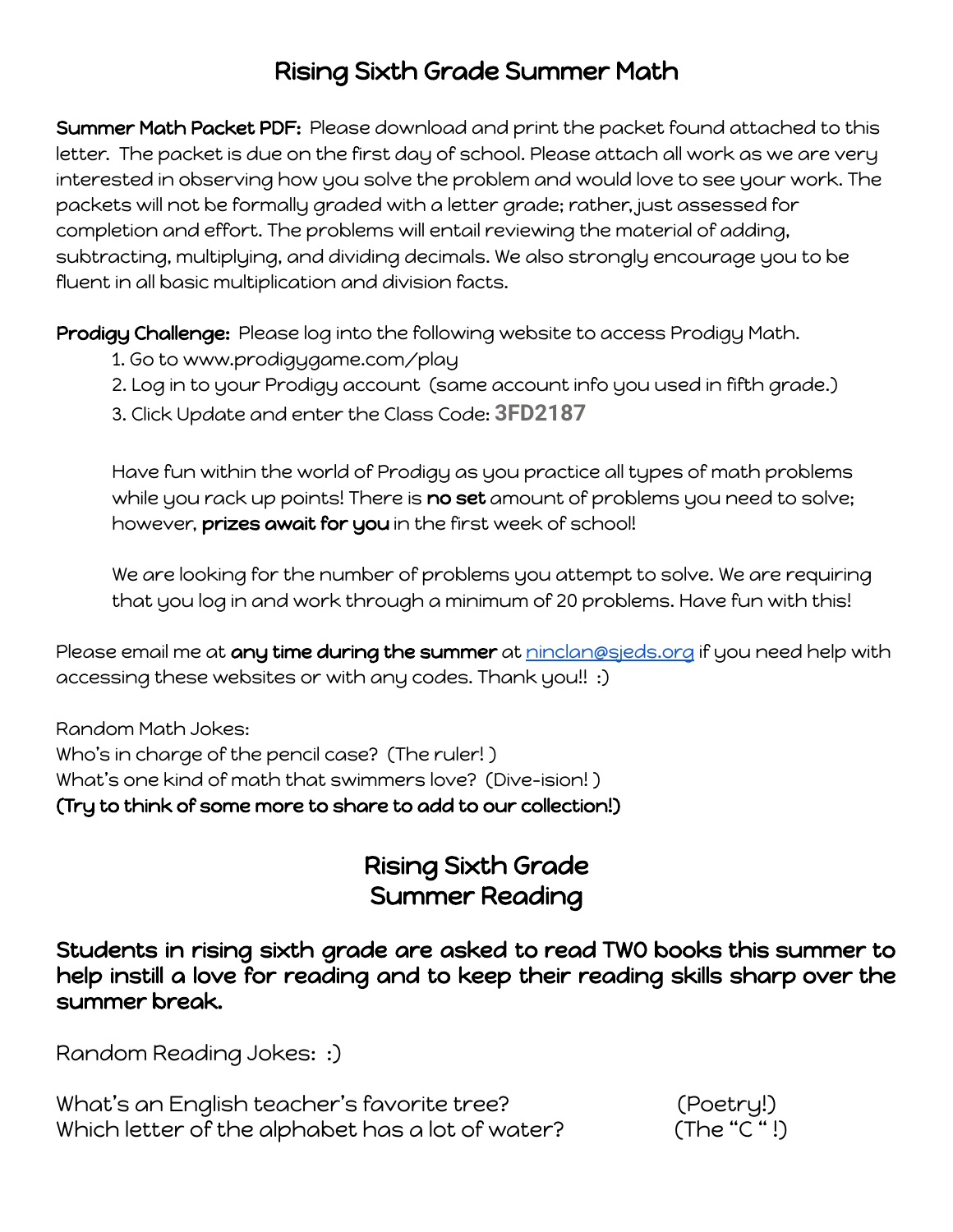### Book #1:

All students are required to read and annotate the following book this summer. Please use the attached sheet to guide you on how to annotate. In the first week of school, you will be taking an AR test on this book and completing a graded in-class project. Bring your annotated book on the first day of school.

### Rising 6th Grade Required Reading Book:

| Masterpiece | . Elise Broach                                | Worth 8 AR points! |  |  |
|-------------|-----------------------------------------------|--------------------|--|--|
|             | ISBN#                                         |                    |  |  |
|             | ISBN-10: 0312608705<br>ISBN-13: 9780312608705 |                    |  |  |
|             |                                               |                    |  |  |

### Book #2:

Please choose one book from the list below. Rising 6th Grade Books: (Please choose one.)

| Island of the Blue<br>Dolphins | O'Dell, Scott   | AR Level: 6.0   |  |  |
|--------------------------------|-----------------|-----------------|--|--|
| A Long Walk to Water           | Park, Linda Sue | l AR Level: 5.0 |  |  |
| Hatchet                        | Paulson, Gary   | AR level 5.0    |  |  |

Please see attached for instructions on how to annotate your novel.

# ALWAYS ANNOTATE

Good readers should annotate while reading articles, stories, novels, poems, etc.

Symbols:

- $\, \boldsymbol{1.} \quad \text{STAR: the most important parts (climax, problem, solution, etc.)}$
- 2. UNDERLINE: major characters, events, settings, etc.
- **3. MARGINS:** write notes/comments in the margins of the text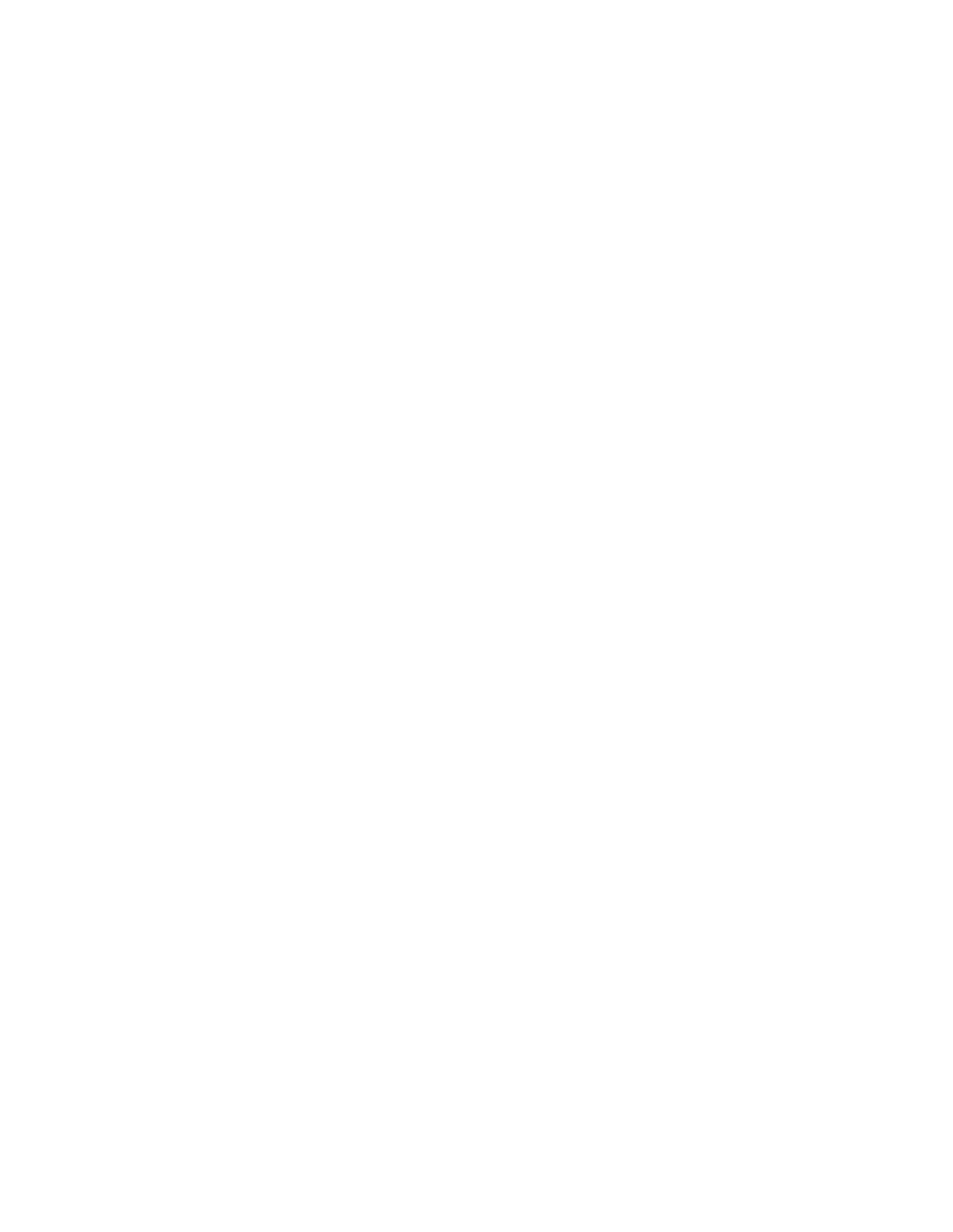

**Grade 5 Decimals Worksheet** 

### Adding decimals (up to 3 decimal digits)

# Find the sum. 1.  $0.026 + 0.199 =$  2.  $0.082 + 0.068 =$ 3.  $0.62 + 0.077 =$   $4. 1.01 + 0.101 =$ 5.  $0.119 + 0.185 =$  6.  $0.013 + 1.20 =$ 9.  $1.26 + 0.101 = 10.150 + 0.013 = 10$ 13.  $0.49 + 1.99 =$   $14.0.68 + 0.176 =$ 15.  $0.66 + 1.17 =$   $16.0.21 + 0.012 =$ 19.  $1.37 + 0.027 =$  20.  $0.118 + 0.153 =$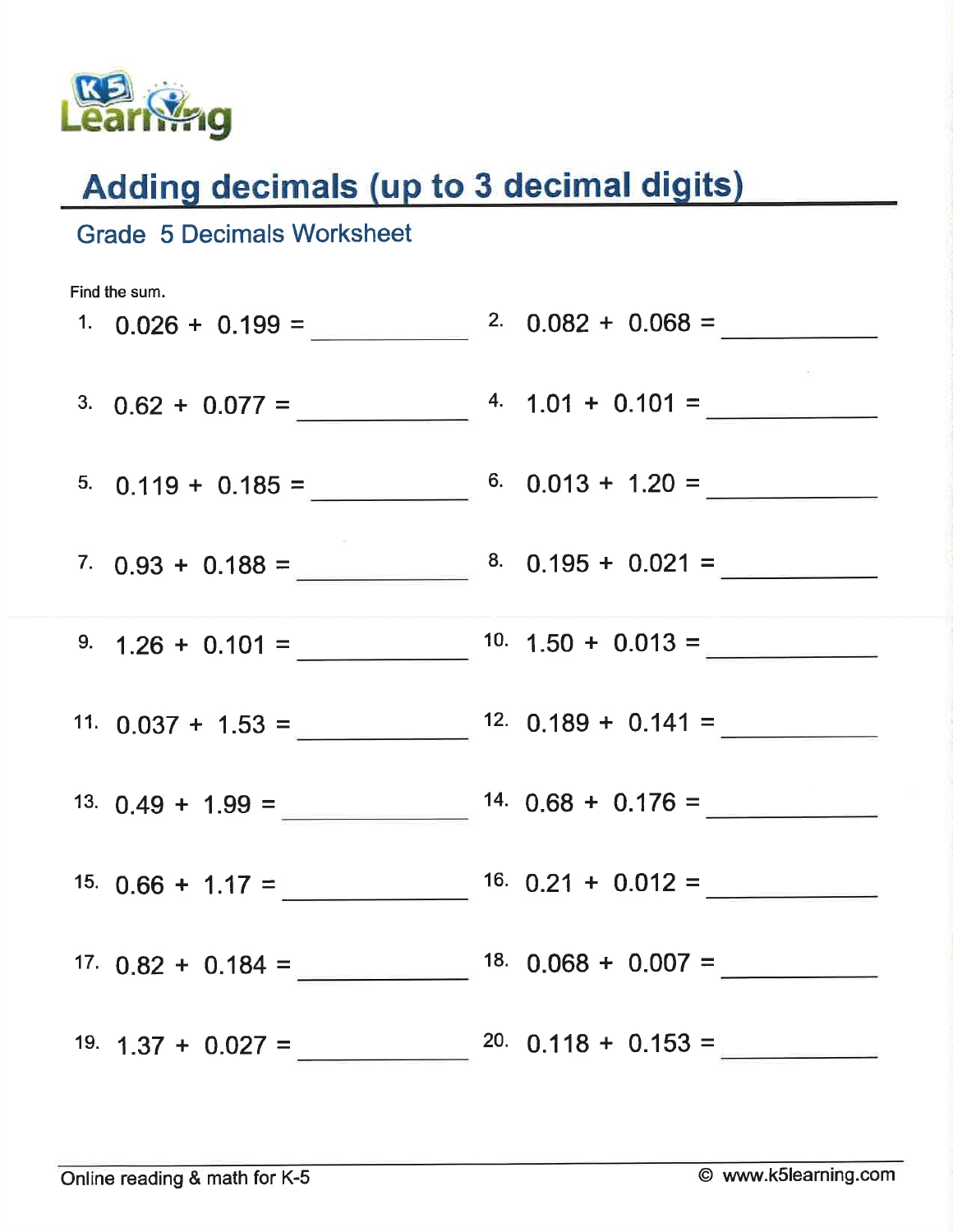

## **Subtracting decimals (1 or 2 decimal digits)**

| <b>Grade 5 Decimals Worksheet</b><br>Find the difference. |                     |
|-----------------------------------------------------------|---------------------|
|                                                           |                     |
| 3. $0.44 - 0.35 =$ 4. $9.6 - 7.5 =$                       |                     |
| $5.60 - 5.6 =$ 6.0 $-1.60$ 6.0.22 - 0.05 =                |                     |
| 7. 8.0 - 0.02 = $\frac{8.9.1 - 0.26}{10.26}$              |                     |
| 9. $8.7 - 2.1 =$ $10.9.3 - 8.8 =$                         |                     |
| 11. $7.3 - 0.19 =$ $12.5.8 - 2.3 =$                       |                     |
| 13. 8.0 - 2.4 = $14.7.1 - 2.2 =$                          |                     |
| $15. \, 4.8 - 0.35 =$                                     | 16. $0.85 - 0.4 =$  |
| 17. $3.6 - 0.31 =$                                        | 18. $0.44 - 0.44 =$ |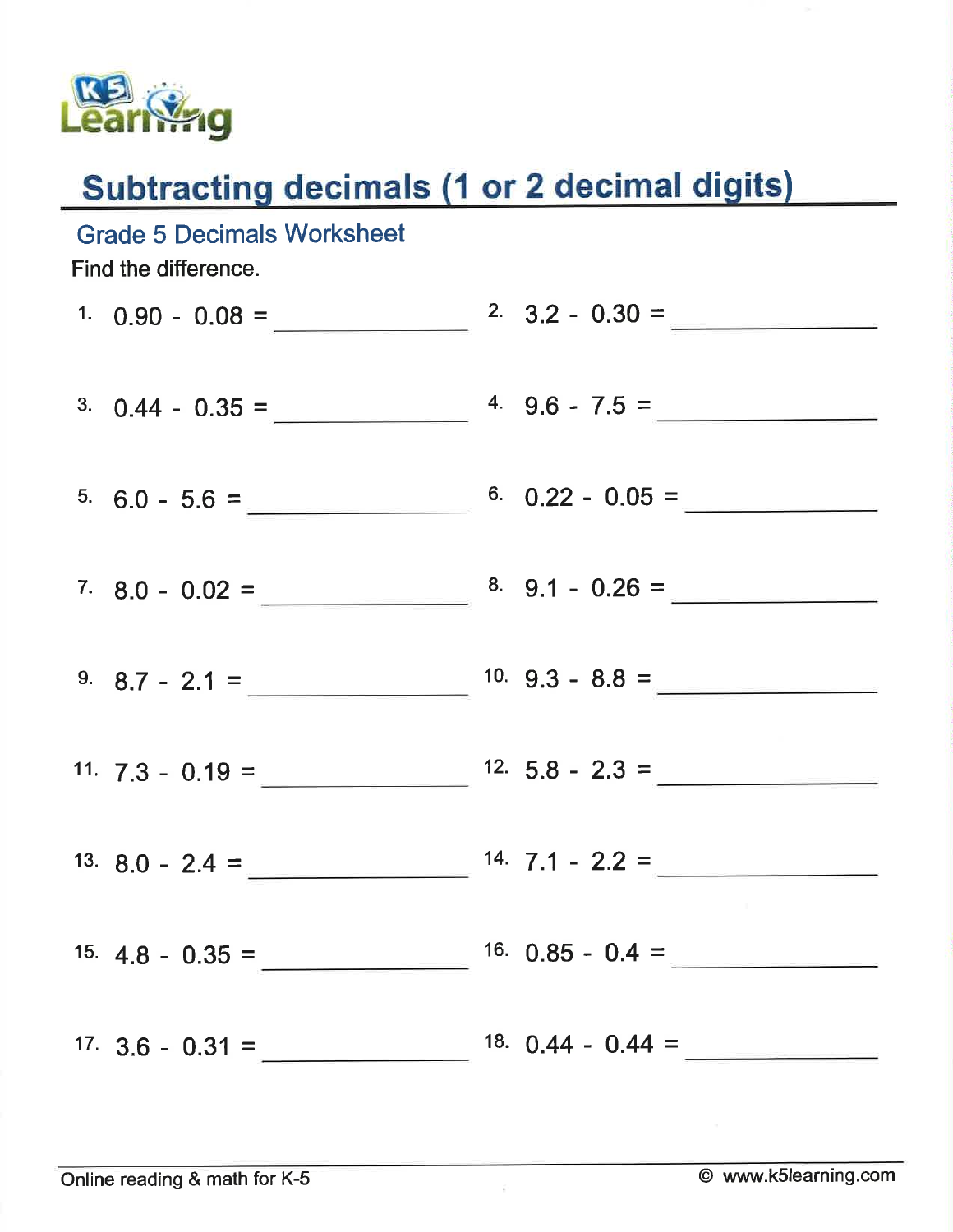

## **Multiplying decimals (1 or 2 digits)**

| <b>Grade 5 Decimals Worksheet</b>              |                                               |
|------------------------------------------------|-----------------------------------------------|
| Find the product.                              |                                               |
|                                                | 1. $0.9 \times 0.06 =$ 2. $0.9 \times 0.08 =$ |
|                                                | 3. $0.5 \times 0.4 =$ 4. $0.9 \times 0.1 =$   |
|                                                | 5. $0.8 \times 0.02 =$ 6. $0.3 \times 0.3 =$  |
|                                                | 7. $1.0 \times 0.9 =$ $8.0.2 \times 0.07 =$   |
|                                                |                                               |
| 11. $0.2 \times 0.04 =$ 12. $0.1 \times 0.4 =$ |                                               |
| 13. $0.3 \times 0.5 =$                         | 14. $0.4 \times 0.10 =$                       |
| 15. $0.5 \times 0.3 =$                         | 16. $0.4 \times 0.5 =$                        |